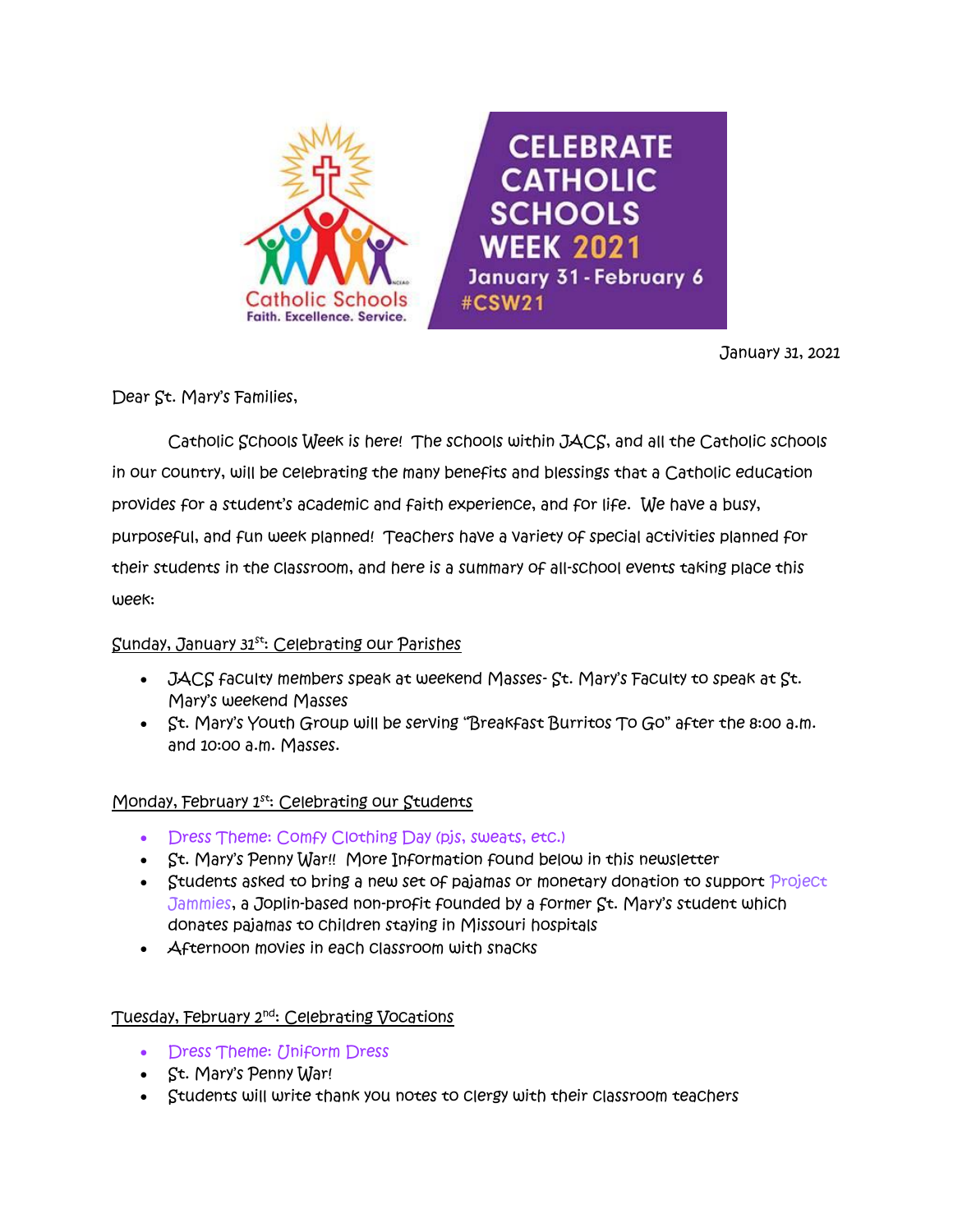- Magic of Catholic Schools presentation by Deacon Rob, Diocesan Superintendent of Schools, K-2<sup>nd</sup> grades at 9:30 a.m., 3<sup>rd</sup>-5<sup>th</sup> grades at 10:00 a.m.
- Mass with Bishop Rice, 1:30 p.m.

### Wednesday, February 3rd: Celebrating our Faculty and Staff

- Dress theme: Wacky Wednesday! Crazy socks, mismatched/backwards clothing, silly hair, decorated facemask, etc.
- St. Mary's Penny War!
- Father Chaz to visit with students and have lunch
- Home and School Faculty/Staff Appreciation Lunch with one-hour lunchtime so teachers may all eat together (parent volunteers cover lunch, recess, or class time). Let's give the teachers a chance to have lunch all together for Catholic Schools Week! To do this, Home and School needs your help! We need parents to supervise classrooms, lunch and recess during this time. You must be VIRTUS trained. For more information or to sign up go to:

<https://www.signupgenius.com/go/60b0f4ba4aa2fa3fb6-teacher>

# Thursday, February 4th: Celebrating our Nation and Volunteers

- Dress theme: Patriotic dress in red, white and blue (students and faculty may wear jeans)
- St. Mary's Penny War!
- Adoration, Grades K-5 (specific schedule for the day will be given to teachers)
- Post photos of active service members and veterans in our Hall of Heroes- photos due by Friday, January 29<sup>th</sup>
- Students will make valentines in their classrooms to send to veterans in the NW Arkansas VA Hospital
- End the day with All-School and Parent Prayers and Songs at the Flagpole starting at 2:30 p.m.

### Friday, February 5th: Celebrating our Community

- Dress Theme: Missouri Day! Wear your favorite Missouri sports team clothing professional, college, or JACS! (students and faculty may wear jeans)
- Final Day of St. Mary's Penny War!
- Students write thank you notes to parents thanking them for choosing St. Mary's for their education
- Class Buddies- each class will spend time playing games or reading with an assigned buddy class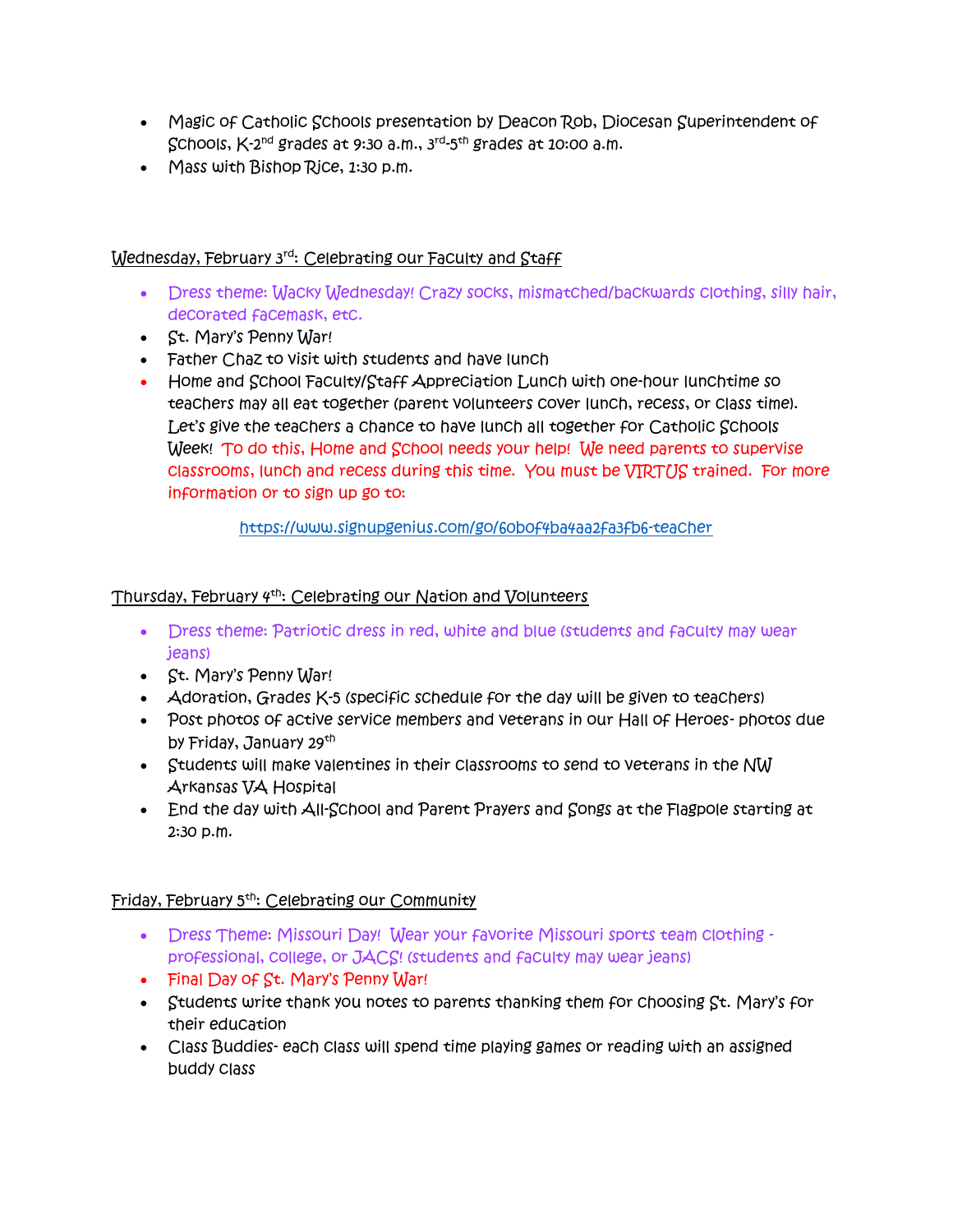#### Saturday, February 6th: Celebrating our Families

- Plan something special to do with your family centered around faithful service (make a card for a family member, write sidewalk chalk messages for neighbors, help a sibling learn something new, etc.)
- Post of photo of your family doing something special together on our school's Facebook page (St. Mary's Catholic Elementary School) and be entered in a drawing for prizes



If you have any change laying around your home, please send it to school with your child for St. Mary's Penny War this week! This year St. Mary's will be donating all funds raised through the Penny War to Children's Haven, located here in Joplin. Not only is it a charity that St. Mary's annually helps, Children's Haven is Bishop Rice's 2021 Lenten Youth Mission of Mercy choice for the Springfield-Cape Girardeau Diocese. All proceeds raised through Bishop Rice's campaign will support Children Haven's Playground Project for children who are staying there. More information about Children's Haven may be found at [www.childrens](http://www.childrens-haven.org/)[haven.org](http://www.childrens-haven.org/) and more information about Bishop Rice's Lenten Youth Mission of Mercy will be sent home in the coming weeks. A penny war is a fun class competition to see which class can raise the most money for charity with pocket change. Pennies are positive points and silver coins (nickels, dimes, quarters, etc.) can be placed in other classroom change containers to cancel out pennies. Last year St. Mary's students raised \$2,438.38 during our Penny War week, what an exciting accomplishment! There are 2 divisions in the contest, a winner from Early Learners - Kindergarten classes and a winner from 1st – 5<sup>th</sup> Grades. The winning class in the EL-K division will enjoy a popcorn and movie party as their treat, and the winning class in the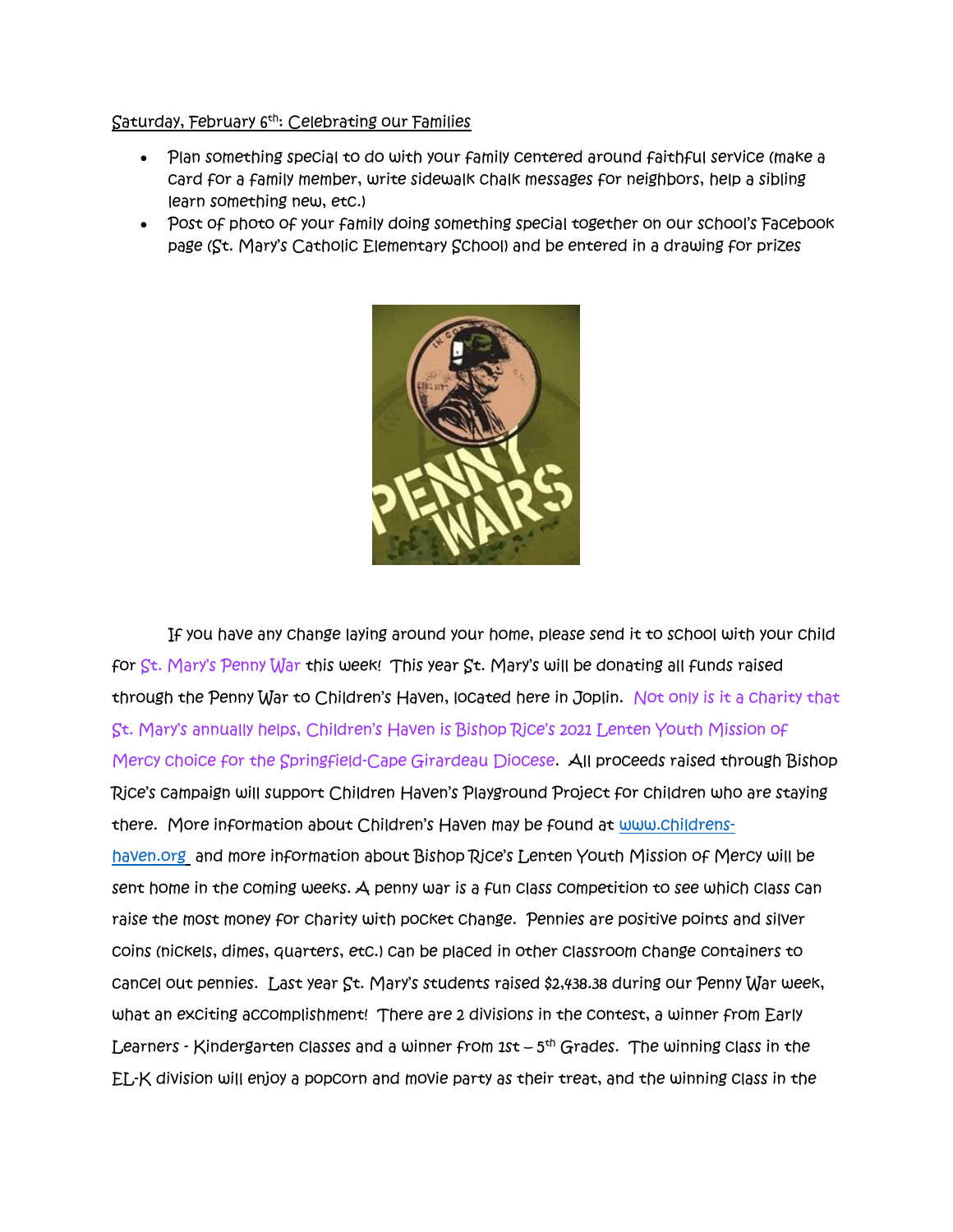1st-5<sup>th</sup> grade division will enjoy a week of free dress days (except on Friday for Mass). Let's do our best to support the children in our area who are served by Children's Haven by cleaning out change containers this week, thank you!

In addition to donating pocket change, St. Mary's collects new children's pajamas each year during Catholic Schools Week for Project Jammies, a Joplin-based charity started by a former St. Mary's student. New pajamas are taken to Missouri hospitals and given to children who are patients so they have something more cozy and comforting to wear during their hospital stay than a drafty and scratchy hospital gown.

 The small amount of snow we received this week provides the perfect opportunity to review how families will be notified when school is cancelled for inclement weather and/or road conditions, especially for families new to St. Mary's. Sr. Julie, as Director of JACS, makes this decision. If school is cancelled, the information will be listed with other area school closings in an "old school" announcement on local television stations. In addition, Sr. Julie will send out a call and text to families via School Messenger with a recording of the announcement. Our official school sponsored Facebook pages (St. Mary's, St. Peter's, McAuley, and Joplin Area Catholic Schools) will also have this information posted. Tomahawk Talk, a private Facebook group with announcements and other information, will also have the information but it is important to remember this is a parent sponsored Facebook page and any information about school closings BEFORE an official announcement may be inaccurate. It is important that the phone and email contacts the St. Mary's office has are current for this and other reasons, so please let us know if anything has changed/updated for your family.

This year, Valentine's Day Parties will be on Friday, February 12th . This is also a noon dismissal day with After School Care and bus services between campuses available. We will be following the same format as Christmas parties, limiting parent involvement to providing games, activities, filled treat sacks, etc. for the festivities. Home and School will be providing doughnut holes, Chick-fil-A-a minis, drinks, and napkins for the parties. If you are a Room Parent for your child's class, please reach out to the teacher to see if she would like any help planning the party or additional treats for the snack. Thanks to everyone for being so understanding this year as we have adjusted the holiday parties, it is not an easy decision to make but one that is important for our school community's health and safety.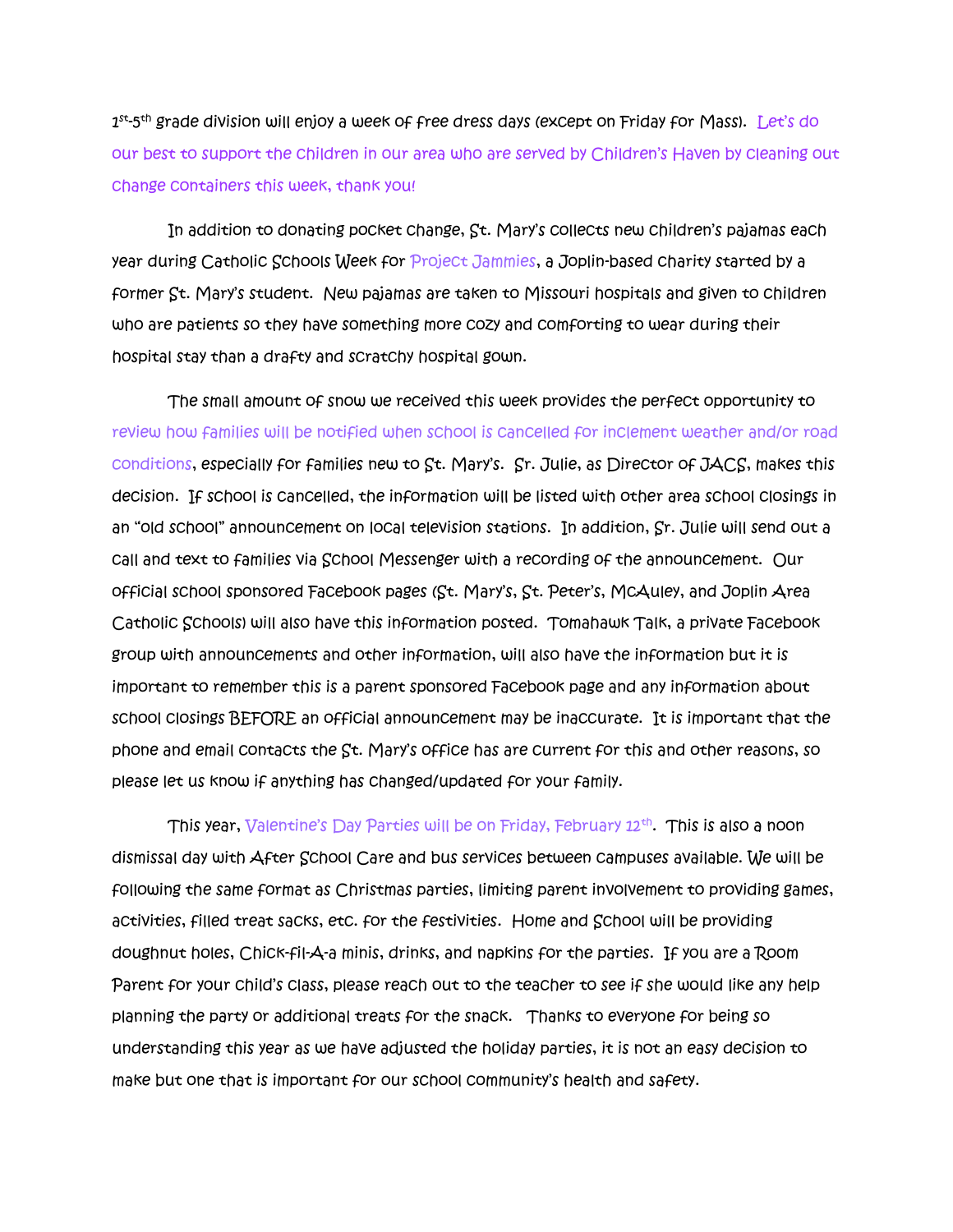Save the date for Saturday, April 24<sup>th</sup> for a great JACS event, the Annual Auction! It's time to a tailgate at St. Mary's! Here is a brief summary of the event so far, if you would like to volunteer to help please let us know!

# 2021 Joplin Area Catholic School Tailgate Annual Auction

When: April 24, 2021

Where: Join Virtually or Tailgate in the St. Mary's Parking Lot

Raffle Tickets available: Raffle Tickets are \$5 each or \$20 for 5 tickets-Prizes are \$1885(the year Catholic education started in Joplin), \$135 (how many years since the school was founded) and a \$50 dinner gift certificate.

# The Auction committee is currently looking for donations:

Would you be able to donate or know someone who has?

- Timeshare or Vacation Homes
- Hunting or Fishing Excursion/Trip
	- Airline Miles
	- Gift Certificates
		- Coolers
- Lawn Care Services/Landscaping services

Have a business that would be willing to donate to the Auction?

### Contact Stephanie Bradshaw, Auction Chair (316) 259-6593

Lindsey Bourne-Green Auction Co-Chair (417)483-9155

More details on<https://www.jacss.org/development/auction/>

God bless and take care, Joanne Lown [jlown@jacss.org](mailto:jlown@jacss.org)

Important Dates to Remember:

January 31<sup>st</sup> – February 6<sup>th</sup>

Catholic Schools Week

Tuesday, February 2<sup>nd</sup>

First Tuesday at Club 609